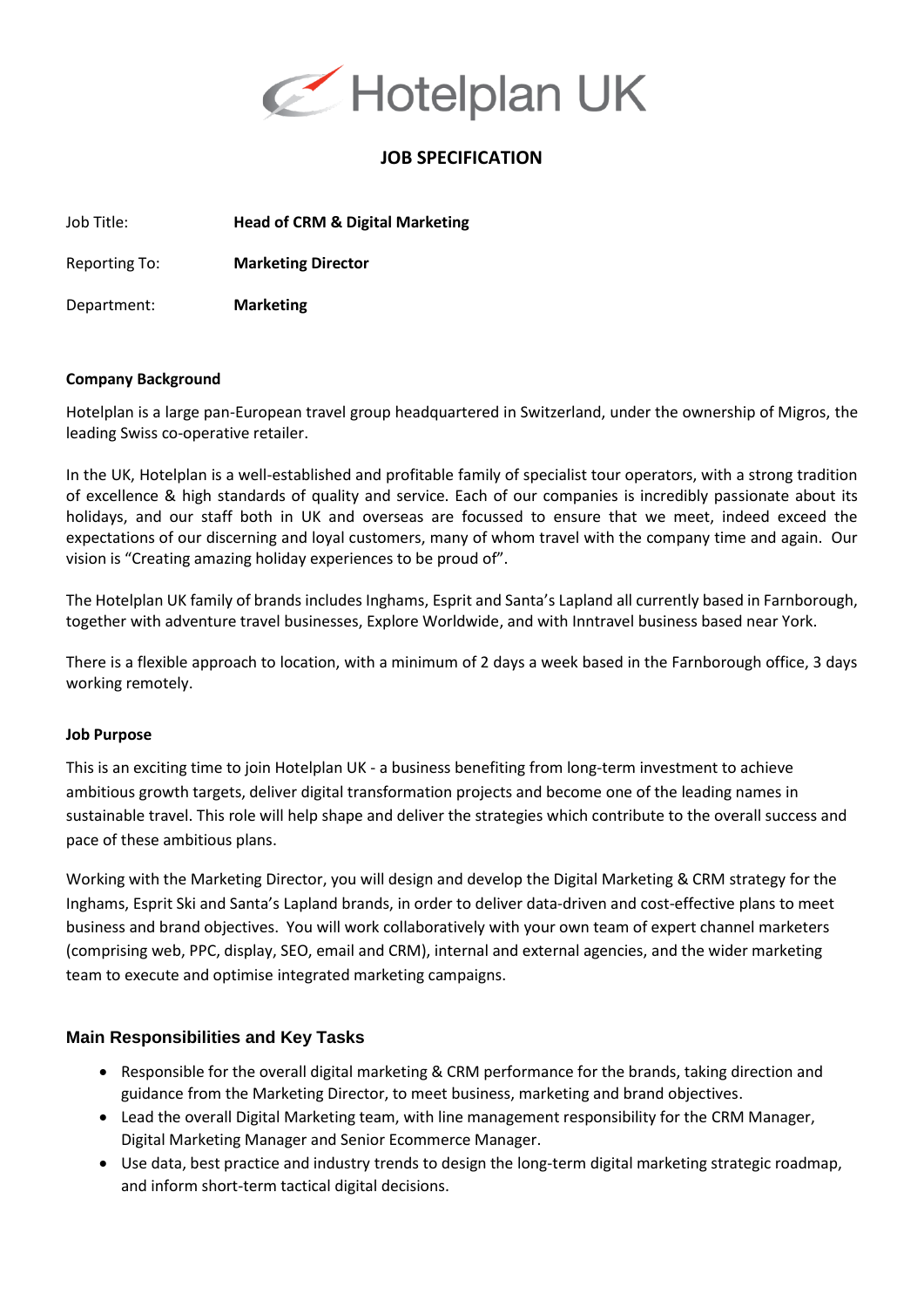- Oversee and/or inform the development and delivery of key strategic digital projects, working closely and collaboratively with functions across the business (both locally and at Swiss group level), including IT, Customer Experience, Digital Product and Operations. Lead the Digital Marketing team in these projects by providing advice, guidance, support and escalation where required to ensure a successful outcome.
- Build positive relationships with internal and external agencies. Support and guide the digital marketing team with day-to-day management and briefing of agency partners, to ensure there are clear expectations of deliverables and SLAs on both sides.
- Work with the CRM Manager (& team) to design, optimise and deliver the customer and prospect contact strategy – including end-to-end communications, loyalty & retention strategies, email newsletters, technical developments and software solutions.
- Work with the Digital Marketing Manager (& team) to design, optimise and deliver the digital performance marketing strategy – including PPC, digital display advertising and affiliates.
- Work with the Senior Ecommerce Manager (& team) to design, optimise and deliver the website performance strategy – including CRO, merchandising, A/B testing, technical developments and software solutions.
- Collaborate closely with the Content Marketing team to help develop and optimise the digital content strategy – including web content, SEO and social.
- Collaborate with the Head of Brand & Communications and Brand Marketing teams to ensure all digital activity is aligned to overall campaign messaging, whilst being performance driven and optimised to the relevant stage of the customer journey.
- Monitor and manage overall digital marketing budgets, performance reporting and agency spend to ensure activity is delivered efficiently and within budget. Identify KPIs by channel and share performance insights across the marketing team and with the wider business.
- Provide regular performance updates and improvement recommendations to the Marketing Director and General Management Team. Represent the Digital Marketing & CRM team within the wider business, presenting to the company at business updates when required.
- Assist and support in times of crisis/incidents which will require being on-call out of hours in rotation with other members of the crisis response team in peak operational periods.

## **Knowledge, Skills & Experience**

- Significant knowledge and experience of the full digital marketing mix
- Hands-on experience of paid search and digital display advertising (client-side or agency)
- Hands-on experience of managing websites including CMS knowledge and development projects
- Experience of CRM tools/platforms
- Excellent data analysis and reporting skills
- Ability to work at pace, handle shifting priorities and/or ambiguity and make quick decisions
- Ability to work cross-functionally and in a matrix structure
- Experience of managing a team
- Excellent relationship building skills and ability to positively influence others
- Ambitious self-starter with a drive for results
- A passion for snowsports and/or travel

## **Values**

- Be Passionate in everything we do.
- Work together as a united team.
- Be innovative embracing and driving change.
- Trusted, open and honest.
- Stand out and be distinctive.